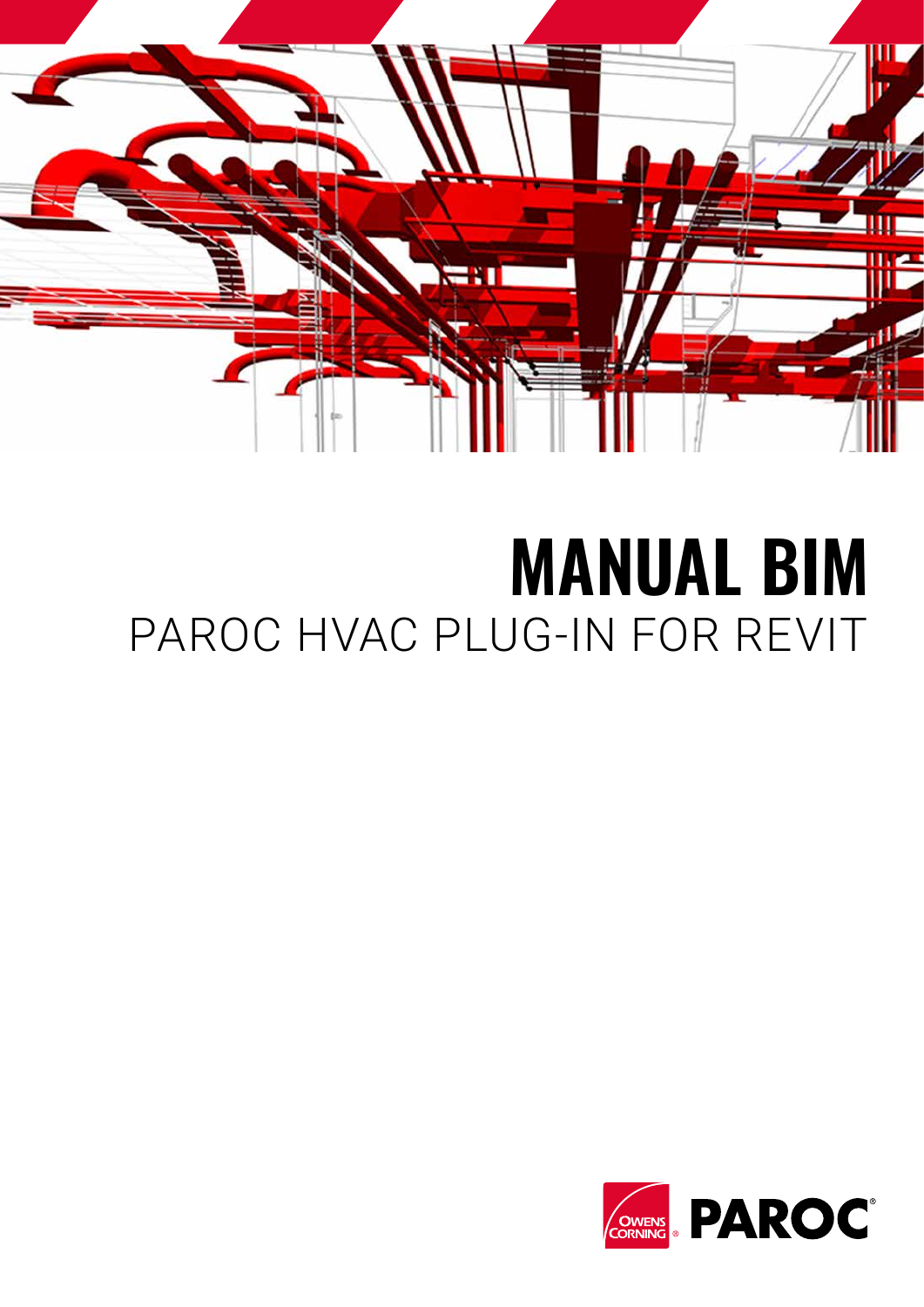## **SETTINGS**



Select Settings button on Paroc ribbon in the Paroc Toolspanel

Select the product region, product description language and default configuration for the *Add Insulation* command window.

Save the settings by pressing *OK.*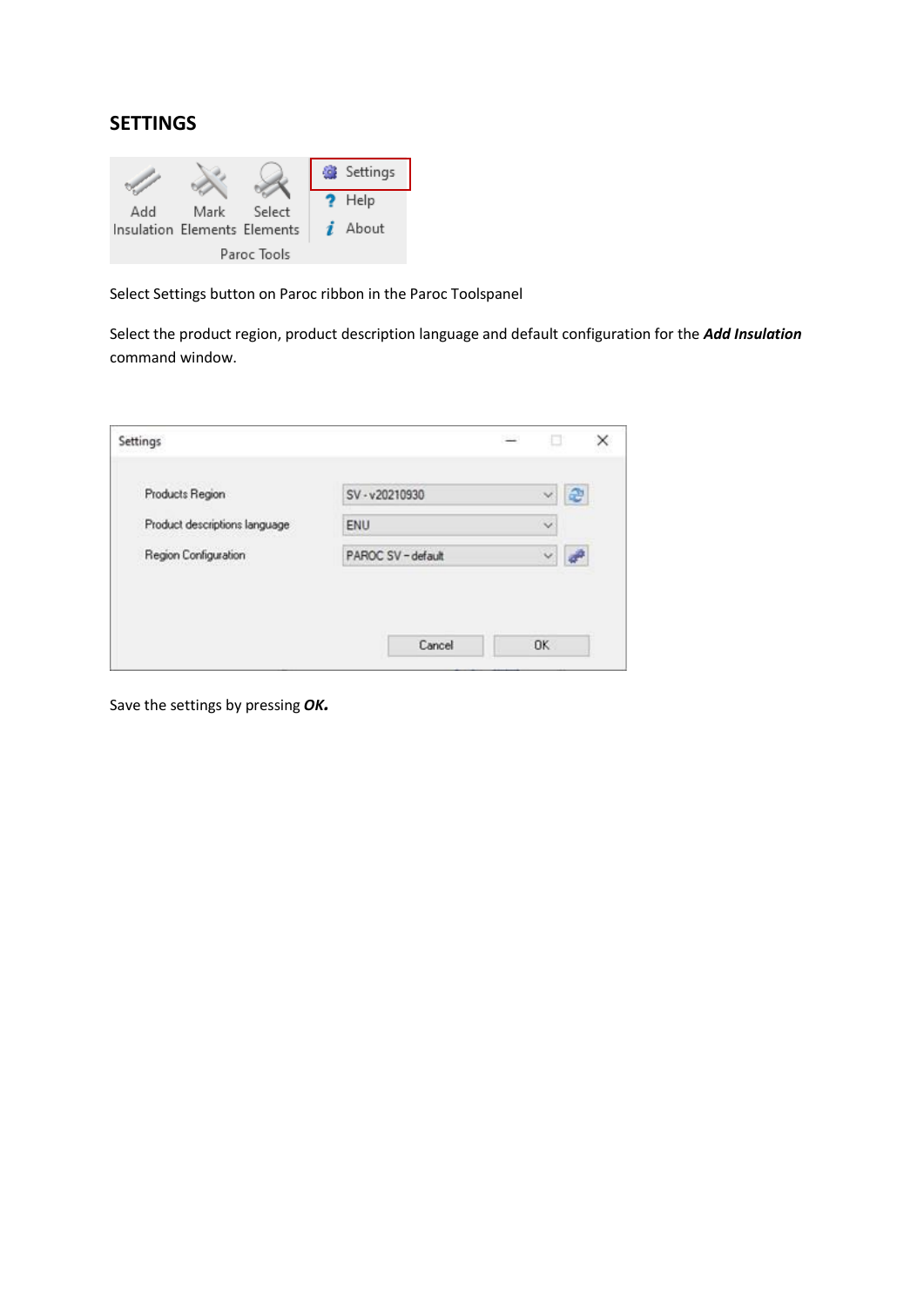## **ADDING INSULATION**

Select the *Add Insulation* button on the Paroc Tools panel on the ribbon in Autodesk Revit.

For more information, please click the *Help* button or contact your PAROC representatives.

In the case of advanced needs of searching for elements through additional filters, use the *Mark Elements* or *Select Elements* functions – for more details, move to the section *CHOOSING ELEMENTS*.



Select the element group by selecting system in the system list.

Items that do not have insulation are automatically selected.

**NOTE:** There are two ways to load data:

- 1. you can manually select the range of elements you want to insulate on the screen or
- 2. if a certain set of elements is not selected, the program will load all available elements (e.g. ducts, pipes, fittings, etc.) when you choose *Add Insulation*

**NOTE:** The *AutoFix* button is an auxiliary button for automating the completion of missing data in families used in the project. Automatic sizing is based on the default algorithm. If you want to change the settings individually, click the button next to the *AutoFix* button - pen. It is also possible to fill in the data directly in the table. For more details, go to section *AUTOFIX*.

| System                   | select system -           |                        |                |                       | e<br>w                            |                      |          |                     |                   | <b>PAROC</b> |  |
|--------------------------|---------------------------|------------------------|----------------|-----------------------|-----------------------------------|----------------------|----------|---------------------|-------------------|--------------|--|
| <b>Configuration</b>     | PAROC SV-default          |                        |                | <b>Product Family</b> | - select Tamily -                 |                      |          |                     |                   |              |  |
| Thickness calculation    | Americans! -              |                        |                |                       |                                   |                      |          |                     |                   |              |  |
| System<br>Classification | System Type               | Superi Name            | Level          | Category              | Family                            | Spr                  | Mark     | Ð                   | D                 | D6           |  |
| <b>Hydronic Succily</b>  | <b>Hydronic Supply</b>    | Hydranic Supply        | Level 1        | Piper                 | Pipe Types: Standard              | 50 mma               | 499      | $50$ mm             | $45 \, \text{nm}$ | 51mm         |  |
| Hudronic Supply          | Hydronic Supply           | Hydronic Supply        | Level 1        | Pipes                 | Pipe Types: Standard              | 32 mma               | 524      | 32mm                | 28 mm             | $32$ mm      |  |
| Hydronic Supply          | Hydronic Supply           | Hydronic Supply        | Level 1        | Pipes                 | Pipe Types: Standard              | 32 mma               | 525      | $32$ mm             | $26 \, \text{mm}$ | $32$ mm      |  |
| Hydronic Supply          | <b>Hydronic Supply</b>    | Hydronic Supply        | Level 1        | Pries                 | Pipe Types: Standard              | 32 min.it            | 526      | $22$ mm             | 28 mm             | 32 mm        |  |
| Hydronic Supply          | <b>Hydrone Supply</b>     | <b>Hydronic Supply</b> | Level 1        | Foes                  | Pipe Types: Standard              | $32 \, mm$           | 531      | $32$ mm             | $28 \, \text{mm}$ | $32$ mm      |  |
| Hydronic Return          | Hydronic Return           | Hydranic Return        | Level 1        | Pipes                 | Pipe Types: Standard              | $20$ mma             | 561      | $20$ mm             | 16 mm             | 19 mm        |  |
| <b>Hudronic Return</b>   | Hydronic Return           | Hydronic Return        | Level 1        | Pipes                 | Pipe Types: Standard              | $20$ mmal            | 536      | $20$ mm             | 16 mm             | 15mm         |  |
| <b>Hudronic Return</b>   | <b>Hydranic Return</b>    | <b>Hydranic Return</b> | Level 1        | Pipes                 | Pipe Types: Standard              | 20 minut             | 5.6d     | $20$ mm             | 16 nws            | 15 mm        |  |
| Hudronic Return          | Hydranic Return           | <b>Hydronic Return</b> | Level 1        | <b>Pipe Fittings</b>  | M. Tee - Genetc: Standard         | 20 mma-20 mma-20 mma | 1925     | $20 \, \mathrm{mm}$ | 16 mm             | $22$ mm      |  |
| Hydronic Return          | <b>Hydronic Return</b>    | <b>Hydronic Return</b> | Level 1        | Pipes                 | Pipe Types: Standard              | 20 minis             | 840      | $20$ mm             | 16 mm             | 19 mm        |  |
| Hydronic Return          | Hydronic Return           | Hydronic Return        | <b>Level 1</b> | Pore                  | Poe Types: Standard               | $20$ mma             | 866      | 20mm                | 16 mm             | 19 mm        |  |
| <b>Hydronic Return</b>   | <b>Hydronic Return</b>    | <b>Hydronic Return</b> | Level 1        | Pipe Fittings         | M. Ebox - Generic: Standard       | 20 mma-20 mma        | 1467     | $20$ mm             | $16$ mm           | $22$ mm      |  |
| Hudronic Return          | <b>Hydronic Return</b>    | Hydronic Return        | Level 1        | Poe Fittings          | M. Ebox - Genero: Standard        | 20 mma 20 mma        | $1 - 34$ | $20$ mm             | 16 mm             | $22$ mm      |  |
| <b>Hydronic Supply</b>   | Hydronic Supply           | Hydronic Supply        | Level 1        | Poe Fitings           | M. Transition - Genetic Standard  | 32 mma-20 mma        | 141      | $32$ mm             | $26$ mm           | 35mm         |  |
| Hydronic Supply          | <b>Hydronic Supply</b>    | Hydronic Supply        | Level T        | Poe Fittings          | M Ebox Generic Standard           | 32 mma-32 inma       | 1216     | $32 \, \text{mm}$   | $26 \, mm$        | 35 am        |  |
| Hydranic Supply          | <b>Hydronic Supply</b>    | <b>Hydranic Supply</b> | Level 1        | <b>Pipe Fittings</b>  | M Ebox - Genera: Standard         | $32$ mma $32$ mma    | 1218     | $32$ mm             | $24$ mm           | 35 mm        |  |
| <b>Hydronic Supply</b>   | <b>Hydronic Supply</b>    | Hydranic Supply        | Level 1        | Poe Fittings          | M Tee - Generic: Standard         | 50 mma-50 mma-50 mma | 1242     | 50 mm               | $43 \, nm$        | 54 mm        |  |
| Hydronic Supply          | Hydronic Supply           | Hydranic Supply        | Level 1        | Poe Fittings          | M. Transition - Genetic: Standard | 50 novia-32 nova     | 1-104    | 50 mm               | 45 mm             | 54 mm        |  |
| Marketin Scientis        | <b>Municipal Guinello</b> | Markness Scientist     | Target 1       | <b>Pina Ellinois</b>  | M. Transform - Canador Standard   | 53 august 13 years   | 1,156    | All come            | AR men            | K&mm         |  |

Select a configuration from the drop-down list. One configuration will be displayed automatically. You can create your own configurations - description in the *CONFIGURATION MANAGEMENT* section.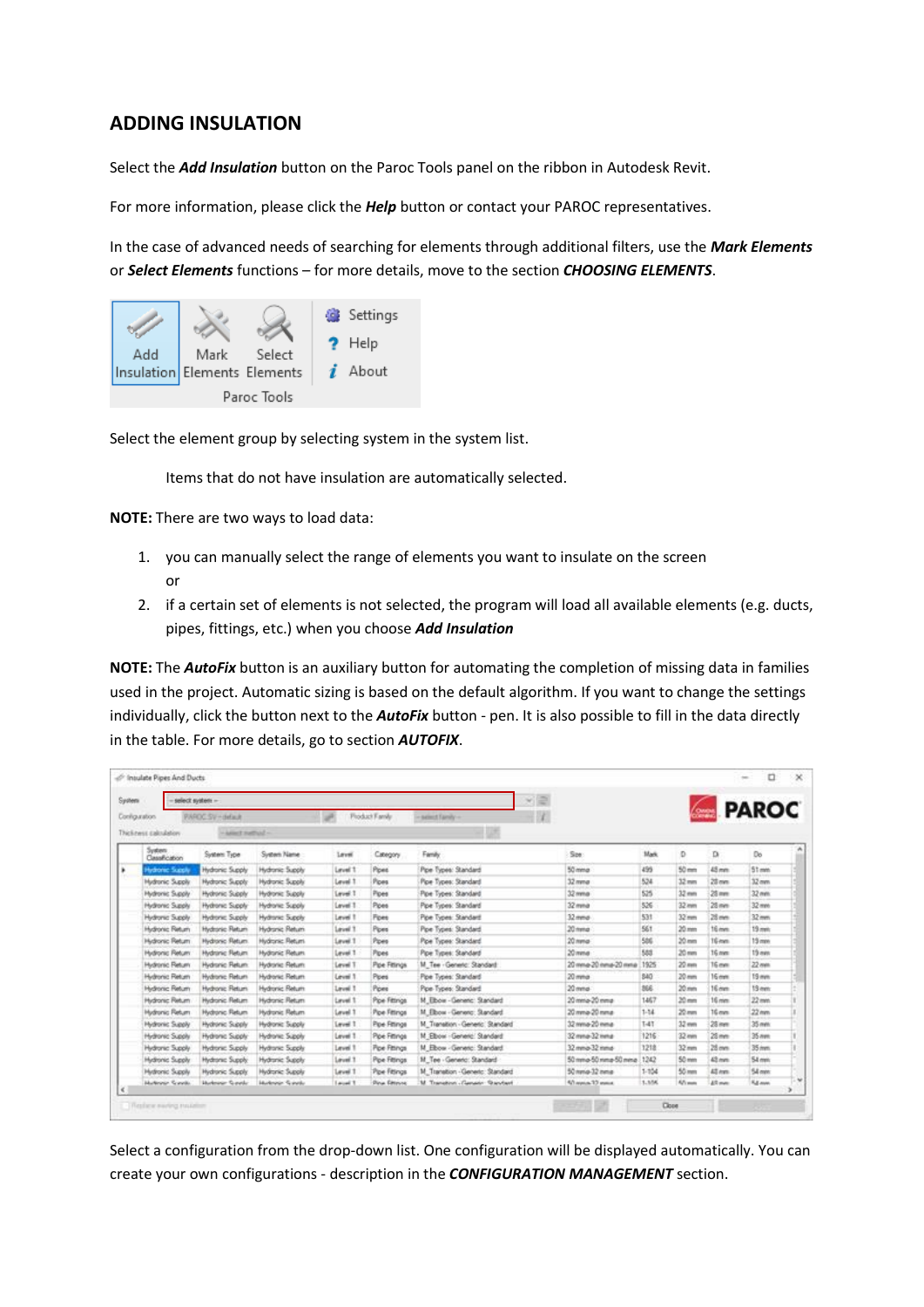| Insulate Pipes And Ducts                       |                                                              | $\overline{\phantom{a}}$<br>ـــ |
|------------------------------------------------|--------------------------------------------------------------|---------------------------------|
| System<br>Pipes                                | $\vee$<br>___                                                | <b>PAROC</b>                    |
| Configuration<br>PAROC SV - default            | <b>Product Family</b><br>-- select family --<br>$\checkmark$ | <b>OWENS</b>                    |
| Thickness calculation<br>$-$ select method $-$ | $\mathcal{M}$                                                |                                 |

Select a thickness calculation methodology from the drop-down list. You can either choose insulation through *by Configuration* (view the suggested standard parameters via *Manage existing configurations*) or you can select specific parameters on your own via *..more* (see next step and image).

|                                                  | Insulate Pipes And Ducts |              |                       |                       |  | $\overline{\phantom{a}}$ |  |  |
|--------------------------------------------------|--------------------------|--------------|-----------------------|-----------------------|--|--------------------------|--|--|
| System<br>Pipes<br>$\vee$<br><b>CONERS PAROC</b> |                          |              |                       |                       |  |                          |  |  |
| Configuration                                    | PAROC SV - default       | $\checkmark$ | <b>Product Family</b> | $-$ select family $-$ |  |                          |  |  |
| Thickness calculation                            | $-$ select method $-$    |              |                       | $\checkmark$          |  |                          |  |  |

To select a calculation method (via *..more*, see previous step), mark the tip-check (white square) next to the function heading and then select boundary conditions from the drop-down lists.

| Select calculation method(s) of minimal insulation thickness |                                                               |              |              |                                                                                                                                                          | П | $\times$ |
|--------------------------------------------------------------|---------------------------------------------------------------|--------------|--------------|----------------------------------------------------------------------------------------------------------------------------------------------------------|---|----------|
|                                                              | PIPE THERMAL INSULATION (UNINSULATED PIPE SUPPORTS)           |              |              |                                                                                                                                                          |   |          |
|                                                              |                                                               |              |              | Min, thermal insulation thicknesses for indoor pipes according to BTI, using provided here default values - unless specified individually for elements.  |   |          |
| Insulation class                                             | Temp. of the content (°C) Ambient temp. (°C)                  |              |              |                                                                                                                                                          |   |          |
| R1<br>$\checkmark$                                           | 10<br>$\checkmark$                                            | 24           | $\checkmark$ |                                                                                                                                                          |   |          |
|                                                              | PIPE THERMAL INSULATION (INSULATED PIPE SUPPORTS)             |              |              |                                                                                                                                                          |   |          |
|                                                              | PAROC Hyac Thermal Support shall be used under pipe supports. |              |              | Min, thermal insulation thicknesses for indoor pipes according to BTI, using provided here default values - unless specified individually for elements.  |   |          |
| Insulation class                                             | Temp. of the content (°C) Ambient temp. (°C)                  |              |              |                                                                                                                                                          |   |          |
| R1<br>$\checkmark$                                           | 10                                                            | 24           | $\checkmark$ |                                                                                                                                                          |   |          |
|                                                              | PIPE THERMAL INSULATION (AMARA VVS Kyl 16)                    |              |              |                                                                                                                                                          |   |          |
| elements.                                                    |                                                               |              |              | Min. thermal insulation thicknesses for pipes according to AMA RA WS Kyl 16 RB/1, using provided here default values - unless specified individually for |   |          |
| System type code                                             | Insulation level                                              |              |              |                                                                                                                                                          |   |          |
| W/VVC 55/Ts=20℃ $\sim$                                       | A<br>$\checkmark$                                             |              |              |                                                                                                                                                          |   |          |
|                                                              |                                                               |              |              |                                                                                                                                                          |   |          |
|                                                              |                                                               |              |              |                                                                                                                                                          |   |          |
|                                                              |                                                               |              |              |                                                                                                                                                          |   |          |
|                                                              |                                                               | OK<br>Cancel |              |                                                                                                                                                          |   |          |

Select a Product Family from the last drop-down list.

| Insulate Pipes And Ducts                                                                                               | -                                                 |
|------------------------------------------------------------------------------------------------------------------------|---------------------------------------------------|
| System<br><b>Ducts</b><br><b>Product Family</b><br>Configuration<br>PAROC Hvac Lamella Mat AluCoat<br>PAROC SV-default | $\vee$<br><b>PAROC</b><br>/ OWENS<br>$\checkmark$ |
| for COND. CTRL (t=-25°C, at Ta=22°C, H=50%)<br><b>Thickness calculation</b><br>$\vee$                                  |                                                   |

Click *Apply* – insulation will be added to the project according to the chosen calculation principle and product family.

**NOTE:** If there was an error preventing the selection of insulation for all elements, the program will automatically add insulation to the elements without error and simultaneously filter out elements to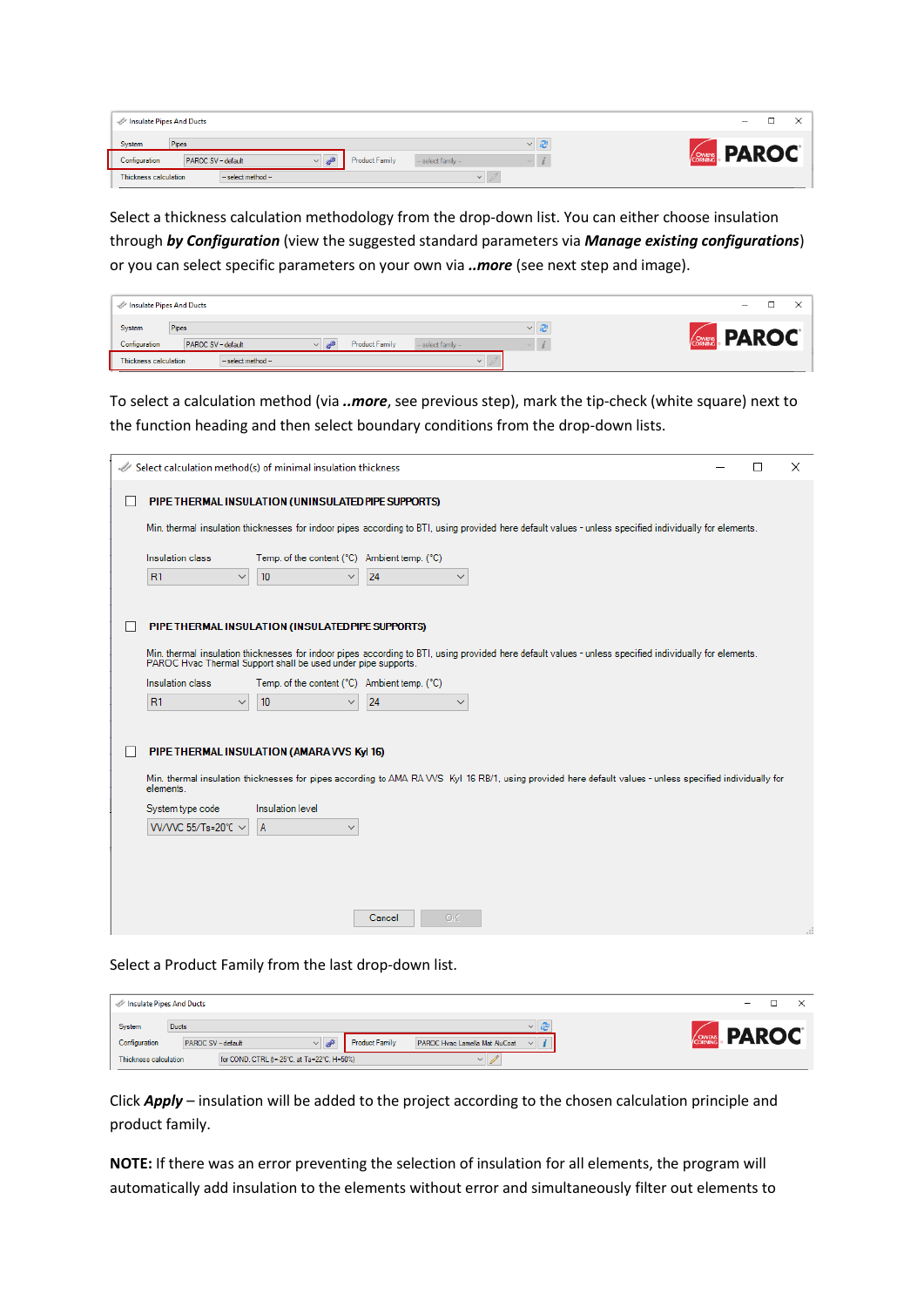which insulation has not been added. After adding insulation to the marked elements, it is possible to choose a different calculation principle or different product from the *Product Family* for the remaining elements.

|               | Insulate Pipes And Ducts                                                        |                     |                                      |                |                      |        |                                                  |                 |             |         |    |    |              |                       | $\sim$      | П<br>$\times$       |
|---------------|---------------------------------------------------------------------------------|---------------------|--------------------------------------|----------------|----------------------|--------|--------------------------------------------------|-----------------|-------------|---------|----|----|--------------|-----------------------|-------------|---------------------|
| System        | Ducts                                                                           |                     |                                      |                |                      |        | $\vee$ 2                                         |                 |             |         |    |    |              |                       |             | <b>Covers</b> PAROC |
| Configuration | PAROC SV - default                                                              |                     | $\sim$ $\omega$                      | Product Family |                      |        | $\vee$ i<br>PAROC Hvac Lamella Mat AluCoat       |                 |             |         |    |    |              |                       |             |                     |
|               | $\sim$ 1<br>for COND, CTRL &=-25°C, at Ta=10°C, H=50%)<br>Thickness calculation |                     |                                      |                |                      |        |                                                  |                 |             |         |    |    |              |                       |             |                     |
|               | System<br>Classification                                                        | System<br>Type      | System Name                          | Level          | Category             | Family | Wycinek okna                                     | Size            | Mark        | D       | Di | Do | Part<br>Type | Shape                 | <b>BIP</b>  | Insulation          |
|               | <b>V</b> Exhaust Air                                                            | Exhaust Air         | Mechanical Exhaust Air 1             | Roof Level     | <b>Duct Fittings</b> |        | M Rectangular Duct Transition - Angle: 45 Degree | 650x650-400x650 | 4409        |         |    |    | Transition   | Rectangular           | $-K403$     | PAROC Hy            |
|               | <b>D</b> Exhaust Air                                                            | Exhaust Air         | Mechanical Exhaust Air 1 Level 1     |                | <b>Duct Fittings</b> |        | M Rectangular Duct Elbow - Mitered: Standard     | 450x275-450x275 | 4431        |         |    |    | <b>Bbow</b>  | Rectangular           | $-K403$     | PAROC Hy            |
|               | <b>D</b> Exhaust Air                                                            | Exhaust Air         | Mechanical Exhaust Air 1 Level 1     |                | Duct Fittings        |        | M Rectangular Duct Elbow - Mitered: Standard     | 450x275-450x275 | 4434        |         |    |    | <b>Bbow</b>  | Rectangular           | $-K403$     | <b>PAROCH</b>       |
|               | <b>D</b> Exhaust Air                                                            | Exhaust Air         | Mechanical Exhaust Air 1 Level 1     |                | Duct Fittings        |        | M Rectangular Duct Elbow - Mitered: Standard     | 450x275-450x275 | 4439        |         |    |    | <b>Bbow</b>  | Rectangular           | $-K403$     | PAROC Hy            |
|               | <b>D</b> Exhaust Air                                                            | Exhaust Air         | Mechanical Exhaust Air 1 Level 1     |                | Duct Fittings        |        | M Rectangular Duct Elbow - Mitered: Standard     | 450x275-450x275 | 4441        |         |    |    | <b>Ebow</b>  | Rectangular           | $-K403$     | PAROC Hy            |
|               | Exhaust Air                                                                     | Exhaust Air         | Mechanical Exhaust Air 1 Level 1     |                | Duct Fittings        |        | M Rectangular Duct Elbow - Mitered: Standard     | 300x450-300x450 | 4445        |         |    |    | <b>Ebow</b>  | Rectangular           | $-K403$     | PAROC Hy            |
|               | <b>D</b> Exhaust Air                                                            | Exhaust Air         | Mechanical Exhaust Air 1 Level 1     |                | Duct Fittings        |        | M Rectangular Duct Elbow - Mitered: Standard     | 300x450-300x450 | 4449        |         |    |    | <b>Ebow</b>  | Rectangular           | $-K403$     | PAROC Hy            |
|               | <b>DE CURSUM Air</b>                                                            | <b>Colonial Air</b> | Monitoning Delivered Air 1   Louis 1 |                | <b>Dural Dirigon</b> |        | M. Destroyedry Drive Discor Mitched Organized    | AROVONO AROVONO | <b>AAC1</b> |         |    |    | Dhaw         | <b>Doctoring Inc.</b> | <b>MAD2</b> | <b>DADOC U.</b>     |
|               | Replace existing insulation                                                     |                     |                                      |                |                      |        |                                                  |                 |             | AutoFix |    |    |              | Close                 |             | Apply               |

**NOTE:** By checking or unchecking, you can select or remove elements that should be insulated using the selected method and insulation product; If there are elements in a chosen system that need to be insulated with different insulation products or if several calculation methods are to be used to insulate different elements showing on the selected list of elements, you can add different principles and products to different elements by selecting/deselecting elements before applying the insulation to the project.

When finished, click *Close*.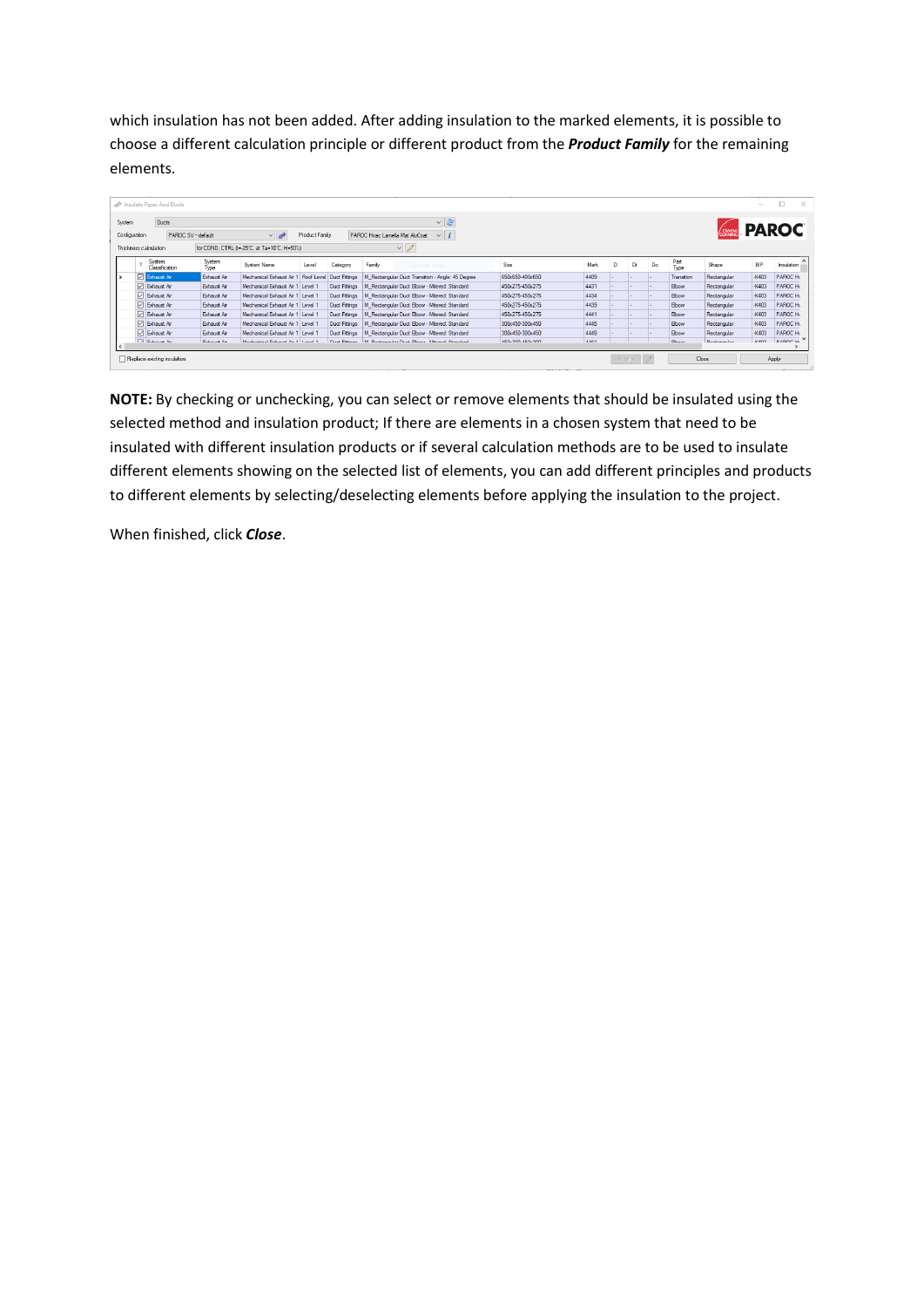### **CONFIGURATION MANAGEMENT**

#### Select *Settings* on the Paroc Tools panel



#### Select *Manage existing configurations* to the right of *Region Configuration*.

| Settings                      |                  | ы                 |
|-------------------------------|------------------|-------------------|
| Products Region               | SV-v20210930     | æ<br>$\checkmark$ |
| Product descriptions language | <b>ENU</b>       | $\vee$            |
| Region Configuration          | PAROC SV-default | $\sim$            |
|                               |                  |                   |
|                               | Cancel           | <b>OK</b>         |

#### Click *Add* and name the new configuration.

| System Classification Path   |                                    |                                                                                                                            |                                   |                               |      |
|------------------------------|------------------------------------|----------------------------------------------------------------------------------------------------------------------------|-----------------------------------|-------------------------------|------|
|                              |                                    | Default thickness calculation methods and product families for individual element section shapes.<br>Thickness calculation | Round                             | Rectangular                   | Oval |
|                              | Pipes / Domestic Cold Water        | for THERM INS AMA (KV 10 /Ts=25",                                                                                          | PAROC Hvac Section ALCoat T . Be  |                               |      |
|                              | Pipes / Donestic Hot Water         | for THERM INS AMA (VV/VVC 55/Ts                                                                                            | PAROC Hyac Section ALCoat T + Be  |                               |      |
| Pipes / Hydronic Supply      |                                    | for THERM INS AMA (VS 55 /Tu+20")                                                                                          | PAROC Hvac Section ALCoat T = Be. |                               |      |
| Pipes / Hydronic Return      |                                    | for THERM INS AMA (VS 55 /Tu+20"                                                                                           | PAROC Hyac Section ALCoat T + Be. |                               |      |
| Pipes / Fire Protection Dry  |                                    |                                                                                                                            |                                   |                               |      |
| Pipes / Fire Protection Wet  |                                    |                                                                                                                            |                                   |                               |      |
|                              | Pipes / Fire Protection Pre-Action |                                                                                                                            |                                   |                               |      |
|                              | Pipes / Fire Protection Other      | in 1                                                                                                                       |                                   |                               |      |
| Pipes / Other                |                                    |                                                                                                                            |                                   |                               |      |
| Poes / Santary               |                                    |                                                                                                                            |                                   |                               |      |
| Pipes / Vert                 |                                    |                                                                                                                            |                                   |                               |      |
| Ducto / Supply Air           |                                    | for THERM INS. (V2, t=15°C; at Ta+2.)                                                                                      | PAROC Hyac Lamella Mat ALCoat     | PAROC Hyac Lamella Mat ALCoat |      |
| Ducts / Return Air           |                                    | for THERM INS. (V1.1+20°C, at Ta+1                                                                                         | PAROC Verst Mat Comfort           | <b>PARDC Vert Mat Comfort</b> |      |
| Ducts / Exhaust Air          |                                    | for COND. CTRL t = 25'C. at Ta=22'C.                                                                                       | PAROC Hyac Lamela Mat AluCoat     | PAROC Hyac Lamella Mat ALCoat |      |
| Thickness selection settings |                                    |                                                                                                                            |                                   |                               |      |
| Product Family               |                                    | Product Name                                                                                                               |                                   | Default Insulation Thickness  |      |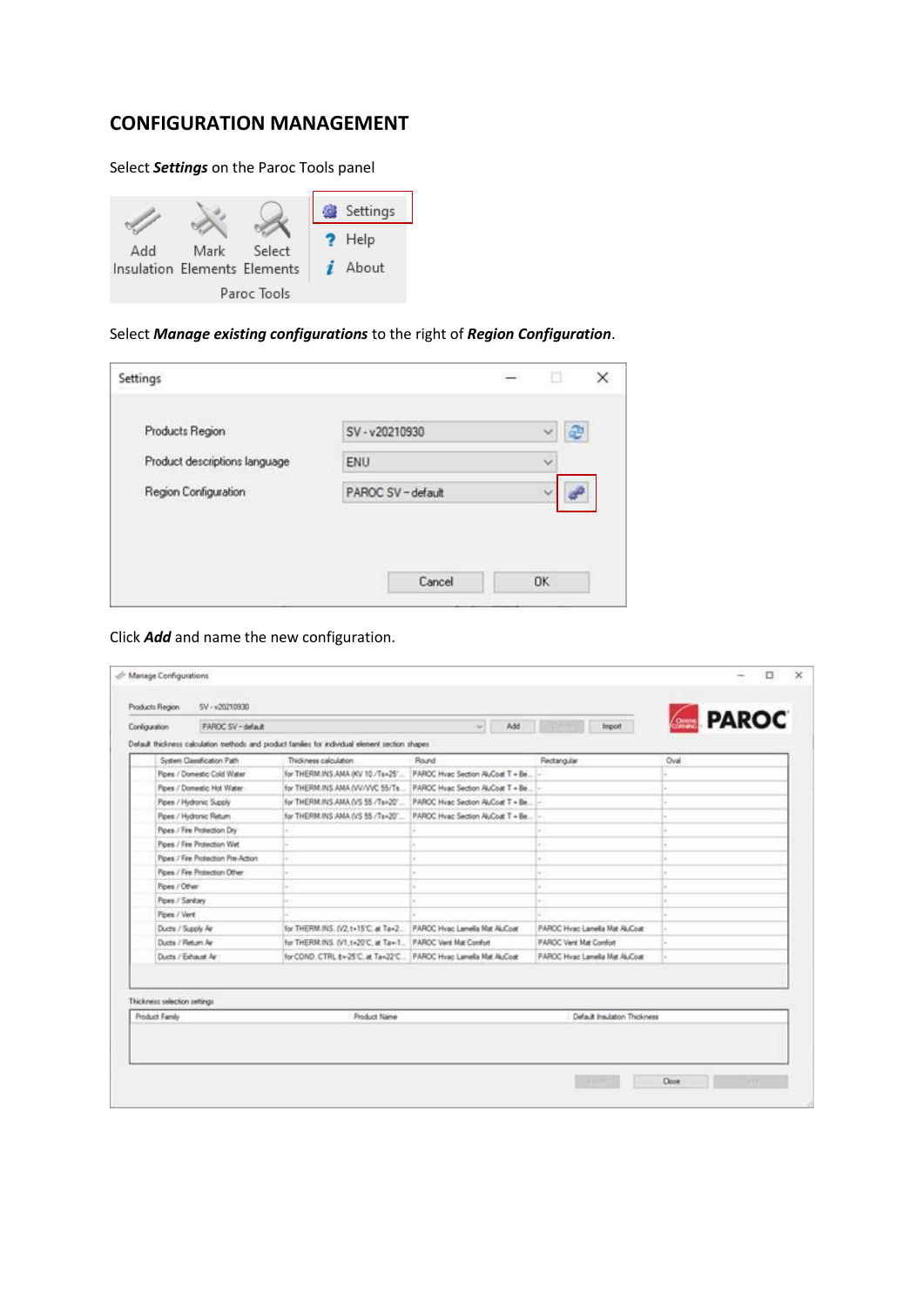To create a new configuration, select the insulation methodology and needed parameters from the dropdown list for *Thickness Calculation* for each system. Finally, press *Save*.

To select own configuration, in the insulation selection process when selecting a configuration from the drop-down list, please select the newly created configuration from the drop-down list.

**NOTE:** When adding new configuration, you can by clicking the pen in the upper right-hand corner add all customized system classification paths from a project. After adding project-specific paths you can then create configurations for all these project-specific systems. The default System Classification Paths include only those items that are automatically created by Revit.

**NOTE:** By using the import/export button, you can load or prepare a file (your own configuration) for shipping. In this way, you can copy your own configurations e.g. as a backup or send to PAROC for consultation.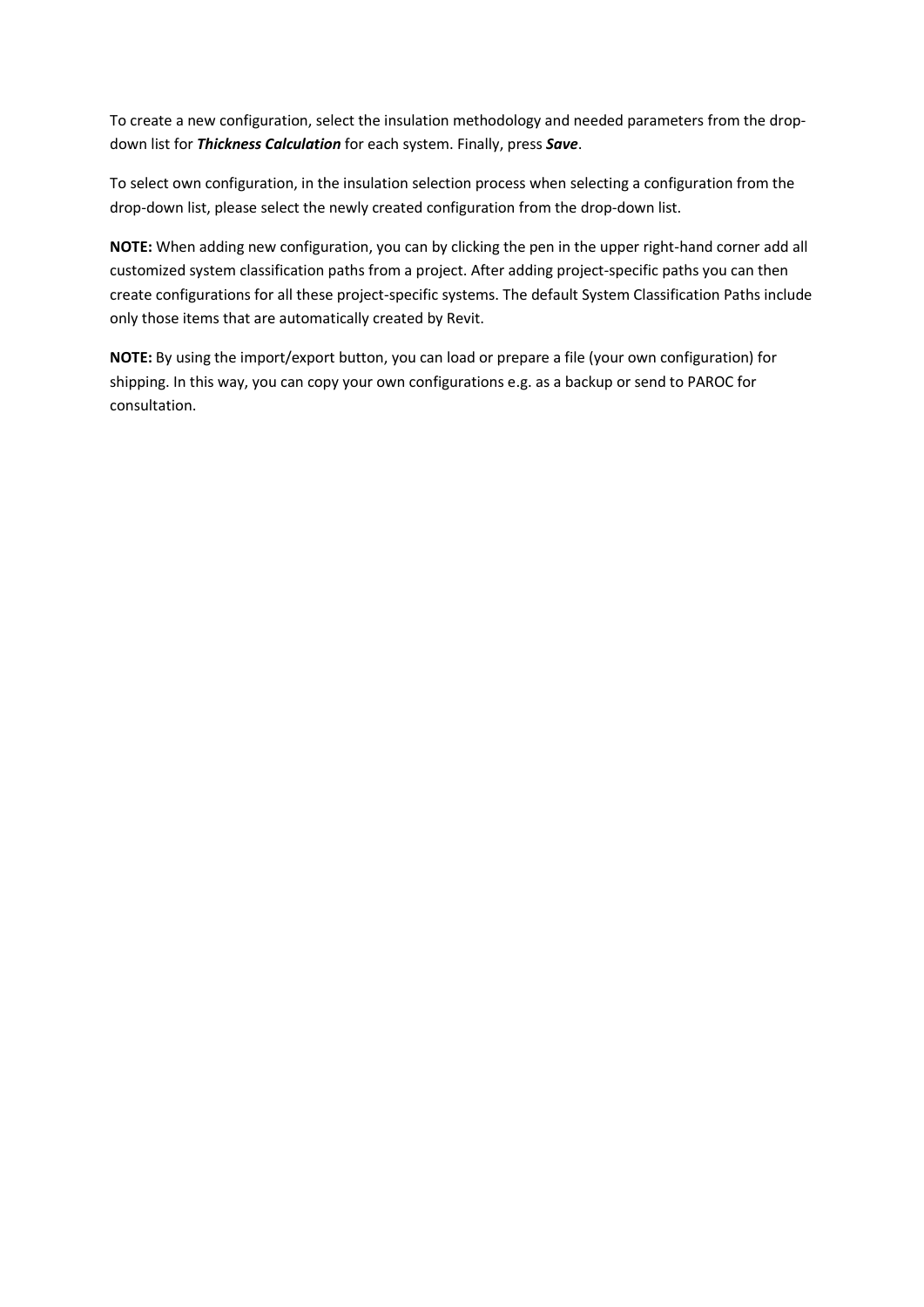## **CHOOSING ELEMENTS**



## **Mark Elements**



The mark element function allows you to delete values or set them based on the Parameter Name.

To use mark elements function, select the elements for which you wish to define a certain parameter value or which you wish to delete parameter values for. After selecting a set of elements, set the desired condition through *Mark Elements*: here you either delete values based on chosen parameter name or you add value to the elements based on chosen parameter name. Then click *OK*.

| Mark elements                           |                |  |
|-----------------------------------------|----------------|--|
| Modify parameters for selected elements |                |  |
| Parameter Name                          |                |  |
| -- select parameter                     |                |  |
| telete values                           |                |  |
| ○ set value                             | - select value |  |
| OK.                                     | Cancel         |  |

## **Select Elements**



The select elements function allows you to identify elements according to following parameters: uninsulated, insulated and based on specific parameter values. With the selection tool you can either add selected elements to your current selection or you can remove selected elements from your current selection. You can also replace your current selection with the elements identified using the selection tool.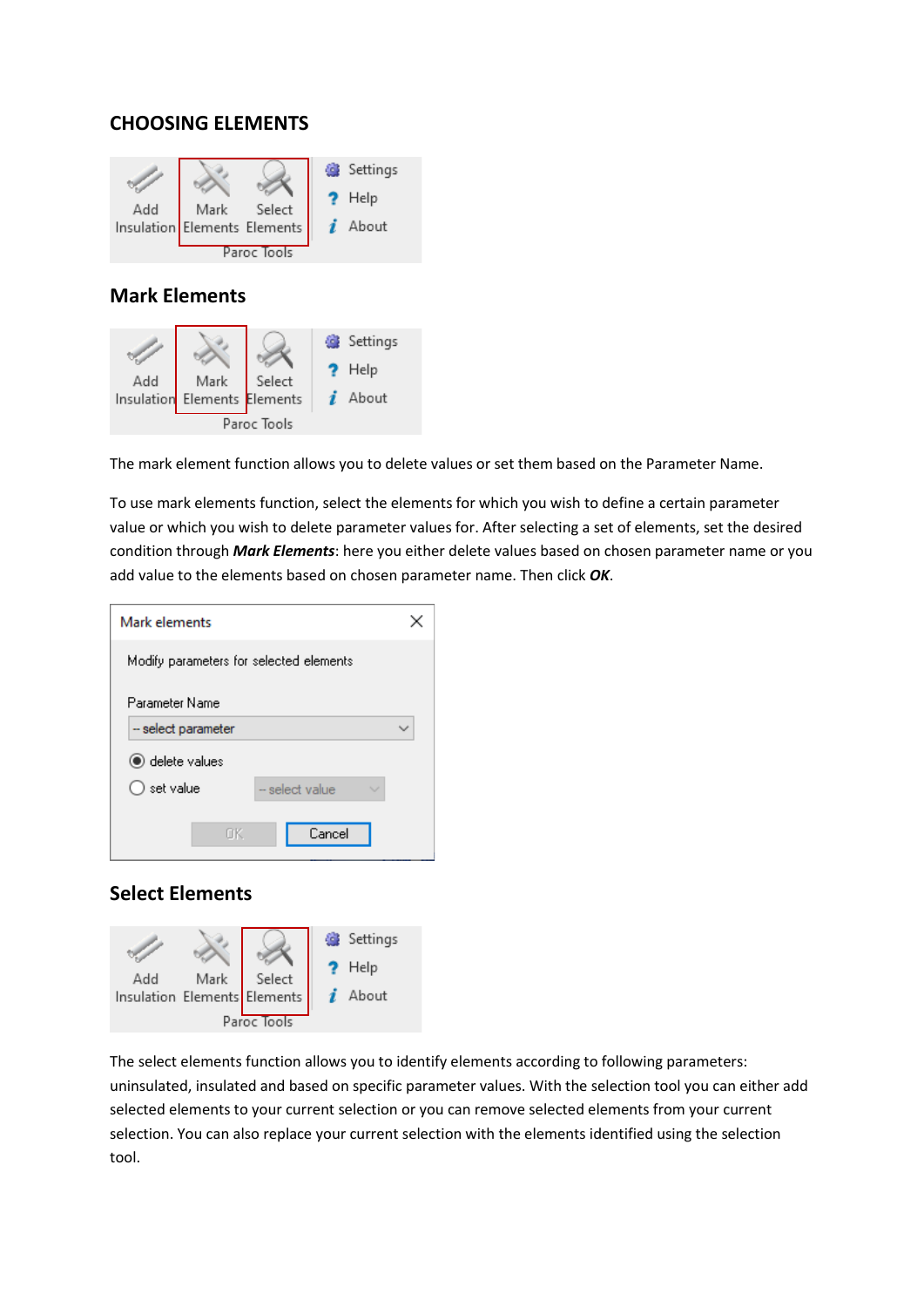To use select elements function, start by defining selection principle directly through *Select Elements* selection tool. Then click *OK*.

| Selection tool                                                                                    |  |
|---------------------------------------------------------------------------------------------------|--|
| <b>Find elements</b>                                                                              |  |
| $\odot$ uninsulated                                                                               |  |
| $\supset$ insulated                                                                               |  |
| $\bigcirc$ with parameter:                                                                        |  |
| -- select parameter                                                                               |  |
| set to value:                                                                                     |  |
| -- any value                                                                                      |  |
| and<br>add to current selection<br>) remove from current selection<br>● replace current selection |  |
| OK<br>Cancel                                                                                      |  |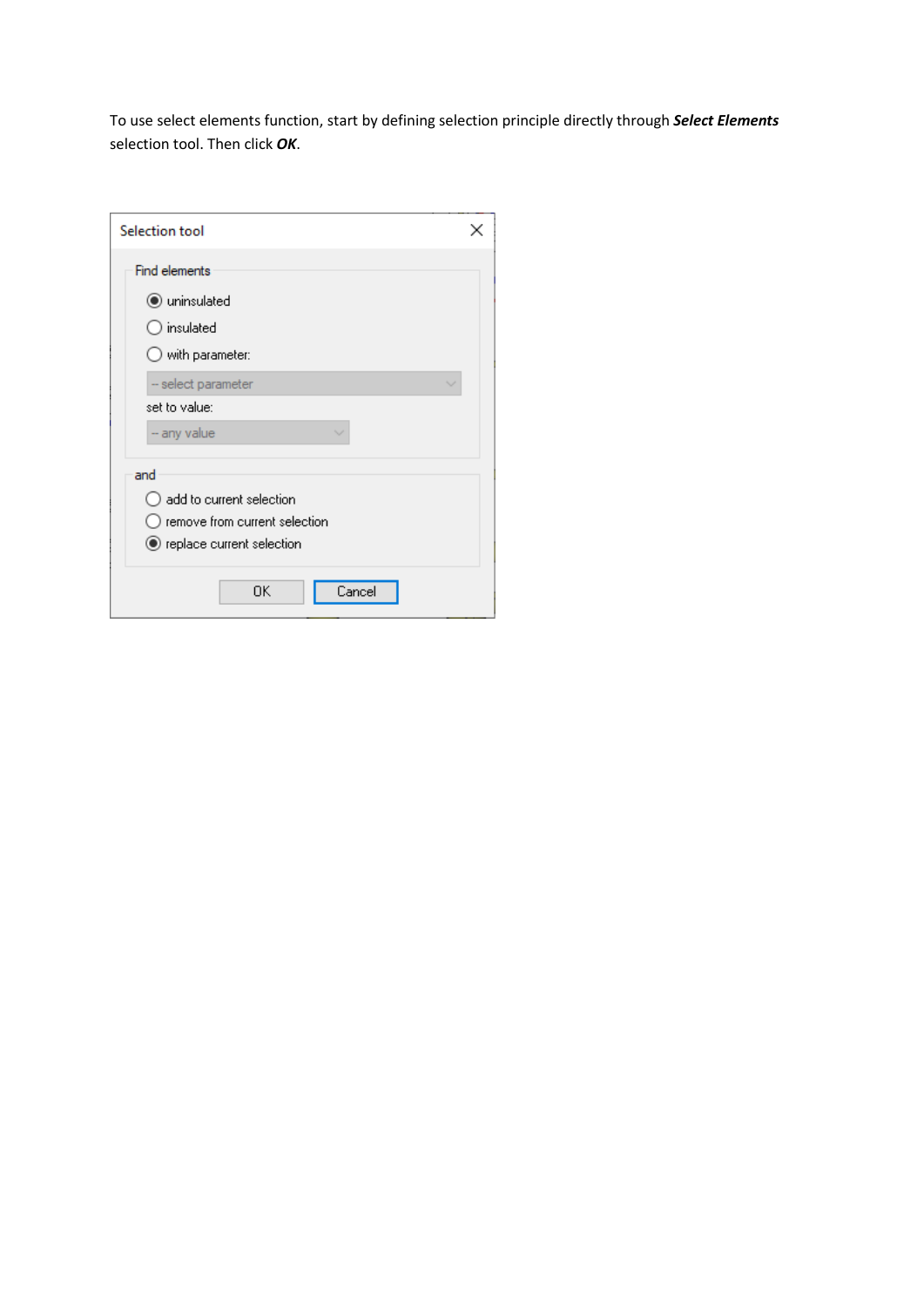# **AUTOFIX**

|               |                         | Insulate Pipes And Ducts           |                        |                                         |         |                       |                             |                      |         |      |                 |                 |                 |                     | □<br>- | $\times$        |
|---------------|-------------------------|------------------------------------|------------------------|-----------------------------------------|---------|-----------------------|-----------------------------|----------------------|---------|------|-----------------|-----------------|-----------------|---------------------|--------|-----------------|
| System        |                         | Pipes                              |                        |                                         |         |                       |                             | æ<br>$\backsim$      |         |      |                 |                 |                 |                     |        |                 |
| Configuration |                         |                                    | PAROC SV - default     | $\vee$ $\Rightarrow$                    |         | <b>Product Family</b> | by Configuration            | $\checkmark$         |         |      |                 |                 |                 | <b>Covers</b> PAROC |        |                 |
|               |                         | <b>Thickness calculation</b>       | by Configuration       |                                         |         |                       | $\vee$ 1                    |                      |         |      |                 |                 |                 |                     |        |                 |
|               | $\overline{\mathbf{r}}$ | System<br>Classification           | System<br>Type         | System<br>Name                          | Level   | Category              | Family                      | <b>Size</b>          |         | Mark | D               | Di              | Do              | Part<br>Type        | Shape  | $\lambda$<br>BI |
|               | ☑                       | Hydronic Return                    | <b>Hydronic Return</b> | <b>Hydronic Return</b>                  | Level 3 | Pipes                 | Pipe Types: Standard        | 20 mmo               |         | 300  | $20 \text{ mm}$ | <b>16 mm</b>    | $19 \text{ mm}$ | Section             | Round  | -F5             |
| ٠             | ⊠                       | Hydronic Return                    |                        | Hydronic Return Hydronic Return         | Level 3 | <b>Pipe Fittings</b>  | M Pipe Elbow: Standard      | 20 mma-20 mma        |         | 689  | $20 \text{ mm}$ | $16 \text{ mm}$ |                 | <b>Flhow</b>        | Round  |                 |
|               | 罓                       | Hydronic Return                    |                        | Hydronic Return Hydronic Return         | Level 3 | Pipes                 | Pipe Types: Standard        | 20 mmo               |         | 306  | $20 \text{ mm}$ | $16 \text{ mm}$ | $19 \text{ mm}$ | Section             | Round  | ·F5             |
|               | ☑                       | Hydronic Return                    |                        | Hydronic Return Hydronic Return         | Level 3 | Pipes                 | Pipe Types: Standard        | $20 \text{ mm}$ a    |         | 307  | $20 \text{ mm}$ | $16 \text{ mm}$ | $19 \text{ mm}$ | Section             | Round  | -F5             |
|               | 罓                       | <b>Hydronic Return</b>             |                        | Hydronic Return Hydronic Return         | Level 3 | Pipes                 | Pipe Types: Standard        | $20 \text{ mm}$ a    |         | 308  | $20 \text{ mm}$ | $16 \text{ mm}$ | $19 \text{ mm}$ | Section             | Round  | -F5             |
|               | 罓                       | Hydronic Return                    |                        | Hydronic Return Hydronic Return         | Level 3 | <b>Pipe Fittings</b>  | M Pipe Elbow: Standard      | 20 mmo-20 mmo        |         | 695  | $20 \text{ mm}$ | <b>16 mm</b>    |                 | Elbow               | Round  |                 |
|               | ☑                       | Hydronic Return                    |                        | Hydronic Return Hydronic Return         | Level 3 | <b>Pipe Fittings</b>  | M Pipe Elbow: Standard      | 20 mmo-20 mmo        |         | 697  | $20 \text{ mm}$ | $16 \text{ mm}$ |                 | Flhow               | Round  |                 |
|               | 罓                       | <b>Hydronic Return</b>             |                        | Hydronic Return Hydronic Return         | Level 3 | Pipes                 | Pipe Types: Standard        | 32 mmo               |         | 327  | $32 \text{ mm}$ | <b>28 mm</b>    | $32 \text{ mm}$ | Section             | Round  | -F <sub>6</sub> |
|               | 罓                       | Hydronic Return                    |                        | Hydronic Return Hydronic Return         | Level 3 | Pipes                 | Pipe Types: Standard        | $32 \text{ mm}$      |         | 328  | 32 mm           | 28 mm           | 32 mm           | Section             | Round  | -F <sub>6</sub> |
|               | 罓                       | <b>Hydronic Return</b>             |                        | Hydronic Return Hydronic Return         | Level 3 | Pipes                 | Pipe Types: Standard        | 32 mmo               |         | 329  | $32 \text{ mm}$ | <b>28 mm</b>    | 32 mm           | Section             | Round  | -F <sub>6</sub> |
|               | ☑                       | <b>Hydronic Return</b>             |                        | Hydronic Return Hydronic Return         | Level 3 | <b>Pipe Fittings</b>  | M Pipe Transition: Standard | 32 mmo-30 mmo        |         | 746  | $32 \text{ mm}$ | 28 mm           |                 | Transition          | Round  |                 |
|               | 罓                       | <b>Hydronic Return</b>             |                        | Hydronic Return Hydronic Return         | Level 3 | <b>Pipe Fittings</b>  | M Pipe Elbow: Standard      | 32 mmg-32 mmg        |         | 747  | $32 \text{ mm}$ | 28 mm           |                 | Elbow               | Round  |                 |
|               | ☑                       | <b>Hydronic Return</b>             |                        | Hydronic Return Hydronic Return         | Level 3 | <b>Pipe Fittings</b>  | M Pipe Elbow: Standard      | 32 mmo-32 mmo        |         | 749  | $32 \text{ mm}$ | <b>28 mm</b>    |                 | Elbow               | Round  |                 |
|               | ☑                       | Hydronic Return                    |                        | Hydronic Return Hydronic Return         | Level 3 | Pipes                 | Pipe Types: Standard        | $20 \text{ mm}$ a    |         | 334  | $20 \text{ mm}$ | $16 \text{ mm}$ | $19 \text{ mm}$ | Section             | Round  | -F5             |
|               | 罓                       | <b>Hydronic Return</b>             |                        | Hydronic Return Hydronic Return         | Level 3 | Pipes                 | Pipe Types: Standard        | 20 mmo               |         | 335  | $20 \text{ mm}$ | $16 \text{ mm}$ | $19 \text{ mm}$ | Section             | Round  | F <sub>5</sub>  |
|               | ☑                       | <b>Hydronic Return</b>             |                        | Hydronic Return Hydronic Return         | Level 3 | Pipes                 | Pipe Types: Standard        | $20 \text{ mm}$ a    |         | 336  | $20 \text{ mm}$ | <b>16 mm</b>    | $19 \text{ mm}$ | Section             | Round  | F <sub>5</sub>  |
|               | ☑                       | <b>Hydronic Return</b>             |                        | Hydronic Return Hydronic Return         | Level 3 | <b>Pipe Fittings</b>  | M Pipe Elbow: Standard      | 20 mma-20 mma        |         | 760  | $20 \text{ mm}$ | $16 \text{ mm}$ |                 | Flhow               | Round  |                 |
|               | ☑                       | <b>Hydronic Return</b>             |                        | Hydronic Return Hydronic Return         | Level 3 | <b>Pipe Fittings</b>  | M Pipe Elbow: Standard      | 20 mmo-20 mmo        |         | 762  | $20 \text{ mm}$ | <b>16 mm</b>    |                 | Elbow               | Round  |                 |
|               |                         | Hydmnic Return                     |                        | Hydronic Return Hydronic Return Level 3 |         | <b>Pine Fittinns</b>  | M. Pine Tee: Standard       | 20 mmg-20 mmg-20 mmg |         | 776  | $20 \text{ mm}$ | $16 \text{ mm}$ |                 | Tee                 | Round  | $\checkmark$    |
|               |                         |                                    |                        |                                         |         |                       |                             |                      |         |      |                 |                 |                 |                     |        | $\rightarrow$   |
|               |                         | $\Box$ Replace existing insulation |                        |                                         |         |                       |                             |                      | AutoFix |      |                 | Close           |                 |                     | Apply  |                 |

The *AutoFix* button available in the Add Insulation command window allows you to automatically fix incorrect or missing values of pipe diameters in the *Di/Do* columns.

To use this function, after selecting a cell with an incorrect/missing diameter value, click the pencil button next to the AutoFix button and define the appropriate rule.

| <b>Create AutoFix Rule</b>                                                                             |                                                         |              |  |               |                                   | П                                    | $\times$ |
|--------------------------------------------------------------------------------------------------------|---------------------------------------------------------|--------------|--|---------------|-----------------------------------|--------------------------------------|----------|
| Type<br>Family:<br>Size:<br>Part Type:                                                                 | <b>M_Pipe Elbow: Standard</b><br>20 mmg-20 mmg<br>Elbow |              |  |               | Actual diameters<br>Di<br>D<br>Do | $16 \text{ mm}$<br>$20 \, \text{mm}$ |          |
| To fix or evaluate Do<br>$\odot$ use the value given<br>use value of the parameter<br>$\left( \right)$ |                                                         |              |  |               |                                   |                                      |          |
|                                                                                                        | -- select parameter                                     | $\checkmark$ |  |               | $x + 1 + 0 = -$                   |                                      |          |
|                                                                                                        |                                                         |              |  | <b>Delete</b> | OK.                               | Cancel                               |          |

- 1. Select the cell in the *Di* or *Do* column and click the pencil button next to the *AutoFix* button
- 2. In the Create AutoFix rule dialog window:
	- a) enter the correct diameter value for the given element size and confirm with OK, oR